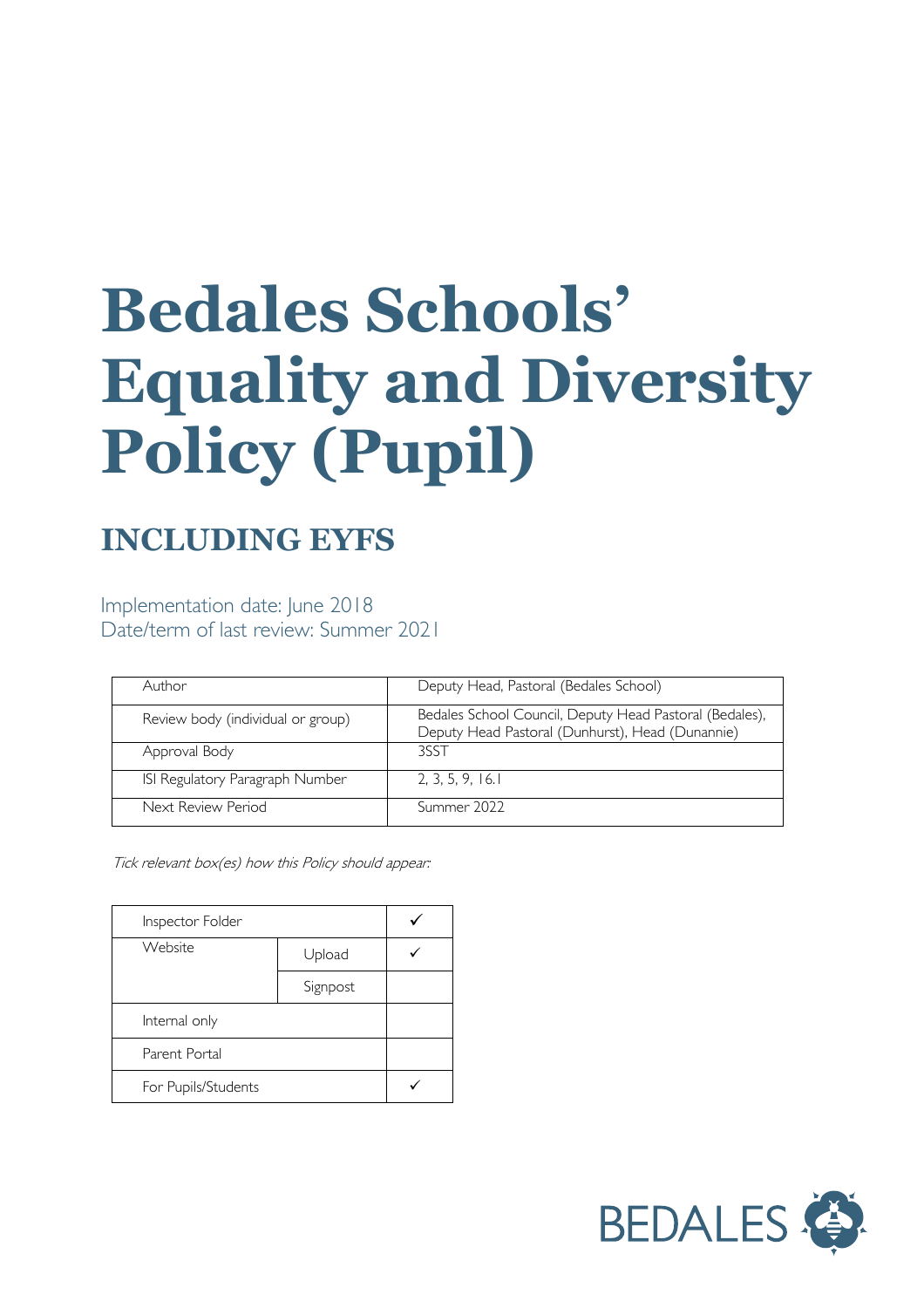## **Bedales Schools' Equality and Diversity Policy (Pupil)**

Individuality within a mutually respectful community is at the heart of Bedales' ethos.

Bedales School is a welcoming school where everyone is valued highly and where tolerance, honesty, cooperation and mutual respect for others are fostered. We are committed to the development of the whole person within a supportive, secure and creative environment. A broad, balanced and appropriate curriculum provides equal opportunity for all pupils to maximise their potential regardless of age, disability, gender reassignment, marriage and civil partnership, pregnancy and maternity, race, religion or belief, or sex. We actively promote respectful relationships with parents, governors and members of the wider community.

The founding rules of the School were set out to ensure that 'everyone must try to carry out whatever has been found necessary or helpful for preserving order and promoting the health and wellbeing of all concerned'.

Self-respect and respect for others are fundamental to the community at Bedales. It follows from this that any behaviour which damages respect, replacing it with fear, will not be tolerated. We are committed to providing a safe and caring environment that is free from disruption, violence and any form of harassment so that every one of our pupils can develop their potential. Pupils and staff should treat one another with courtesy and co-operation so that they can learn in a relaxed but orderly and safe atmosphere. All pupils should care for and support each other. Our strong mixed age culture helps encourage this concern for one another enormously.

#### Aims

The School aims to promote equality and tackle any form of discrimination and actively promote harmonious relations in all areas of school life. It seeks to remove any barriers to access, participation, progression, attainment and achievement.

We aim to:

- provide a learning environment where all individuals see themselves reflected and feel a sense of belonging
- prepare children for life in a diverse society in which children are able to see their place in the local, regional, national and international community
- provide positive non-stereotyping information about different groups of people regardless of age, disability, trans, race, religion, sex, sexual orientation or marital or civil partnership status
- plan systematically to improve our understanding and promotion of diversity
- actively challenge discrimination and disadvantage
- make inclusion a thread which runs through all our activities and celebrate our differences

To achieve these aims we will:

- involve all members of the community in the development, review and evaluation of policies, procedures and practices
- ensure that the wider School curriculum makes explicit and implicit provision to promote and celebrate diversity
- have high expectations of behaviour which demonstrates respect to others

#### **Responsibilities**

In particular, it is the responsibility of all members of the community to:

be vigilant in all areas of the School for any type of harassment and bullying



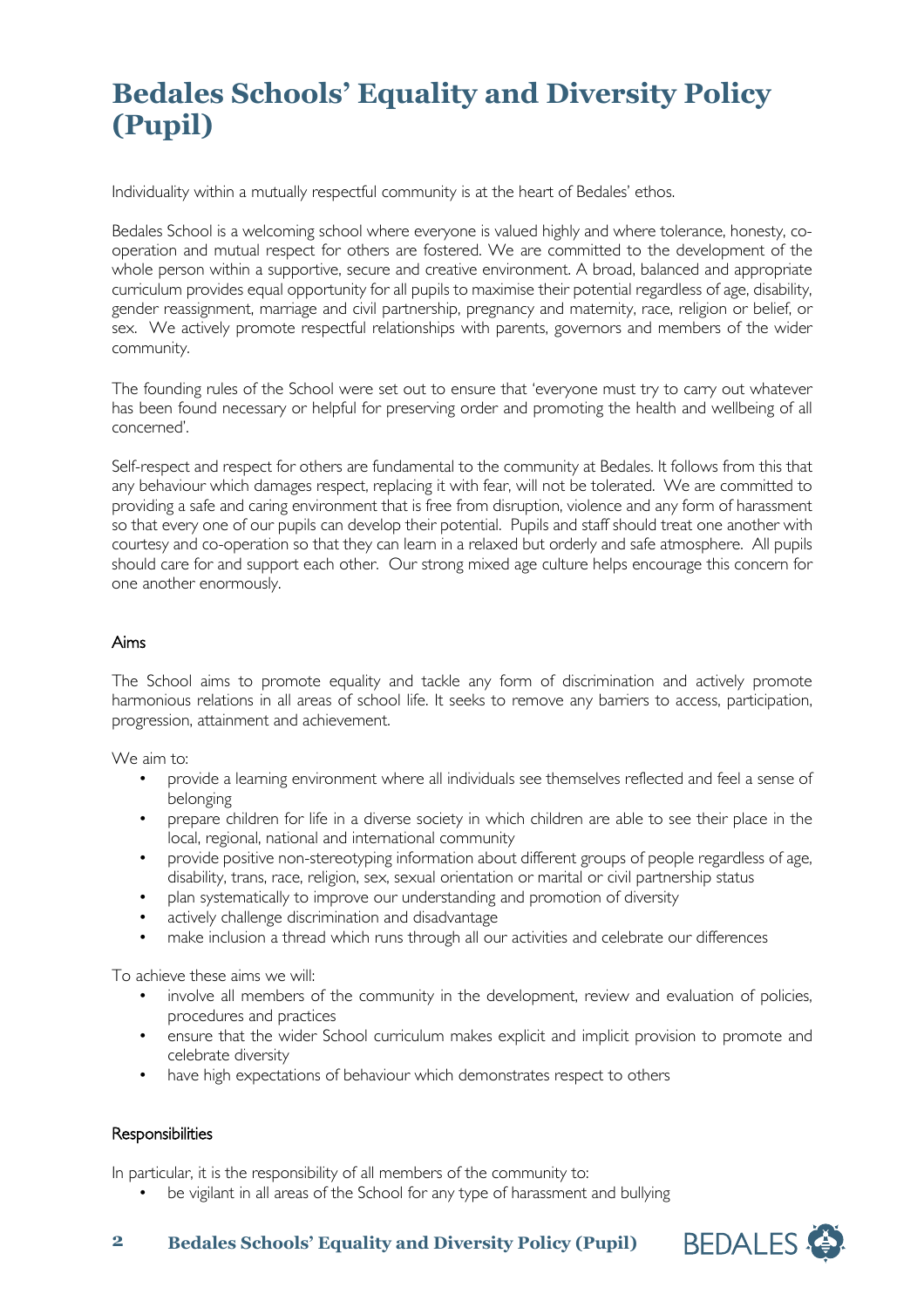- intervene to stop and report all incidents from overt name-calling to the more subtle forms of victimisation caused by perceived differences
- identify and challenge bias and stereotyping within the curriculum and in the School's culture
- promote equality and good relations and not discriminate on grounds of age, disability, trans, race, religion, sex, sexual orientation or marital or civil partnership status
- promote an inclusive curriculum and Whole School ethos which reflects our diverse society
- keep up to date with equality legislation, development and issues by attending relevant training and accessing information from appropriate sources

### Age

This relates to a person belonging to a particular age or range of ages.

The School community greatly values our longstanding tradition of mixed age culture amongst pupils. Pupils of all ages are listened to and their opinions are of equal value to those of staff. Forums for decision-making have representatives from all Blocks, all Groups and the staff body. These include the Three Schools' Council, and individual School and House Councils.

#### **Disability**

A person has a disability if she or he has a physical or mental impairment which has a substantial and long-term adverse effect on that person's ability to carry out normal day-to-day activities.

The School has a separate Disability and Accessibility Policy.

#### **Gender**

Most activities at School are available to pupils of any sex and we actively seek to ensure that no-one's opportunities are limited on the basis of their gender.

Within the competitive and representative aspects of school sports, Bedales seeks the advice of sporting governing bodies to enable all pupils to participate in all sports as long as it is safe and fair for them to do so (for example, they have similar levels of strength and stamina).

Boarders are accommodated in Houses according to the gender with which they identify. Similarly, changing and toilet facilities are used by pupils on the basis of the gender with which they identify. There are unisex and accessible toilet and changing facilities in various locations throughout the School.

The School has a separate Trans Policy.

#### Marriage and Civil Partnership

Marriage is a union between a man and a woman or between a same-sex couple.

Same-sex couples can also have their relationships legally recognised as 'civil partnerships'. Civil partners must not be treated less favourably than married couples (except where permitted by the Equality Act).

Bedales educates pupils from the age of 3 to 18. Exceptionally, a pupil may be 19 when they are in 6.2. This means that a pupil may be married or in a civil partnership. The School rules regarding sexual relationships are set out in each of the School's Behaviour Policies.

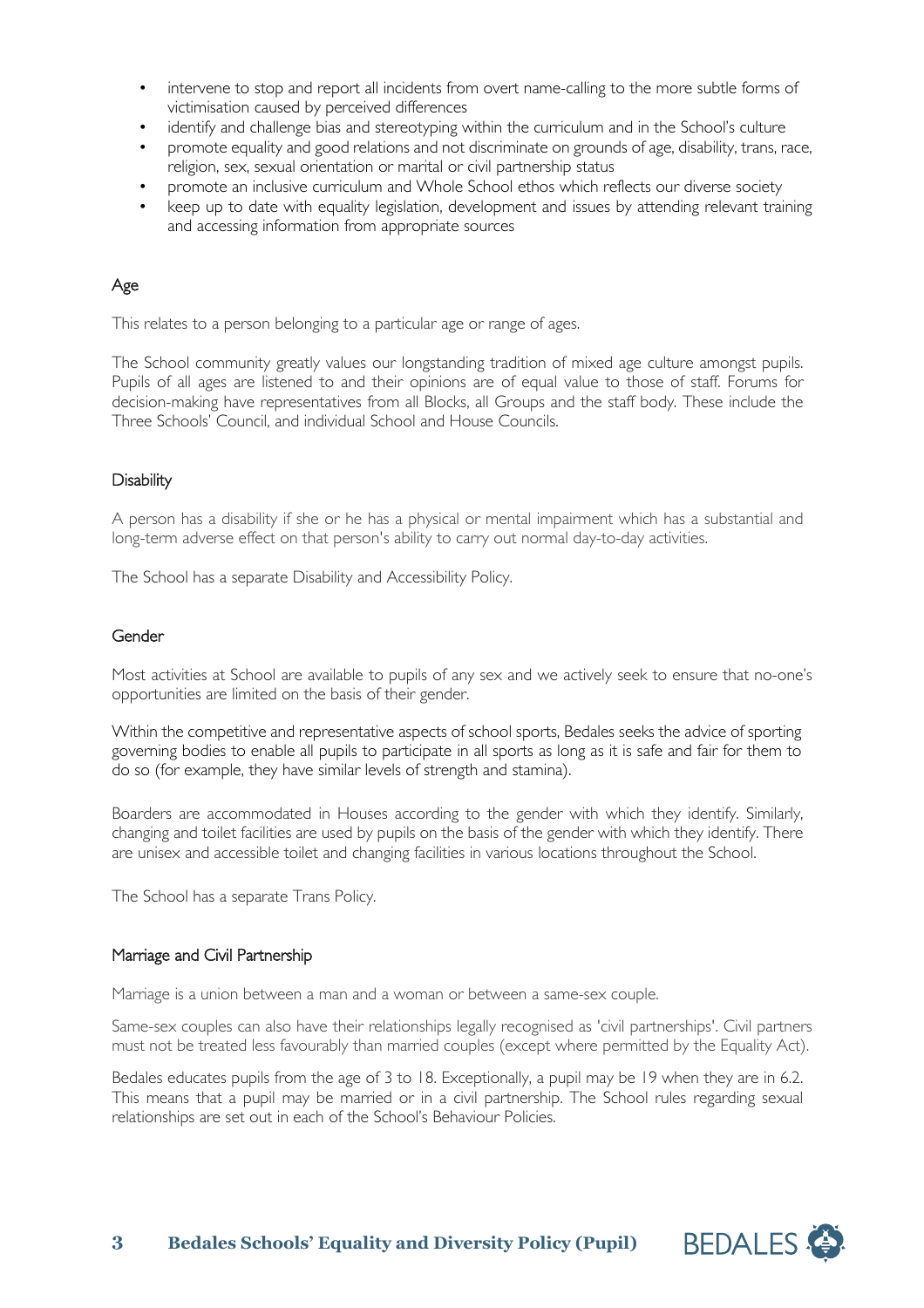#### Pregnancy and Maternity

Pregnancy is the condition of being pregnant or expecting a baby. Maternity refers to the period after the birth. Regarding pupils, protection against maternity discrimination is for 26 weeks after giving birth, and this includes treating a pupil unfavourably because she is breastfeeding.

Pastoral and healthcare is available to pupils who are pregnant. Houseparents and Tutors work with senior staff to accommodate individual needs, including for pupils who are pregnant or are parents.

#### Race

Race refers to a group of people defined by their race, colour, and nationality (including citizenship) ethnic or national origins.

The Three Schools welcome pupils of all races. We have a separate Policy for the Provision for Pupils with Particular Religious, Dietary, Language or Cultural Needs.

#### Religion or belief

Religion refers to any religion, including a lack of religion. Belief refers to any religious or philosophical belief which affects your life choices or the way someone lives and includes a lack of belief.

The Three Schools are non-denominational. We have a separate Policy for the Provision for Pupils with Particular Religious, Dietary, Language or Cultural Needs.

#### Sexual orientation

Members of the community must not be discriminated against because they are: heterosexual, gay, lesbian or bisexual or because someone thinks they have a particular sexual orientation or they are connected to someone who has a particular sexual orientation.

\_\_\_\_\_\_\_\_\_\_\_\_\_\_\_\_\_\_\_\_\_\_\_\_\_\_\_\_\_\_\_\_\_\_\_\_\_\_\_\_\_\_\_\_\_\_\_\_\_\_\_\_\_\_\_\_\_\_\_\_\_\_\_\_\_\_\_\_\_\_\_\_\_\_\_

NB: all School Polices are available to staff and can be found here:

[T:\ThreeSchools\Policies\\_Handbooks\\_Key\\_Documentation\Staff\\_viewable](file://vm-009-fs/root$/ThreeSchools/Policies_Handbooks_Key_Documentation/Staff_viewable)